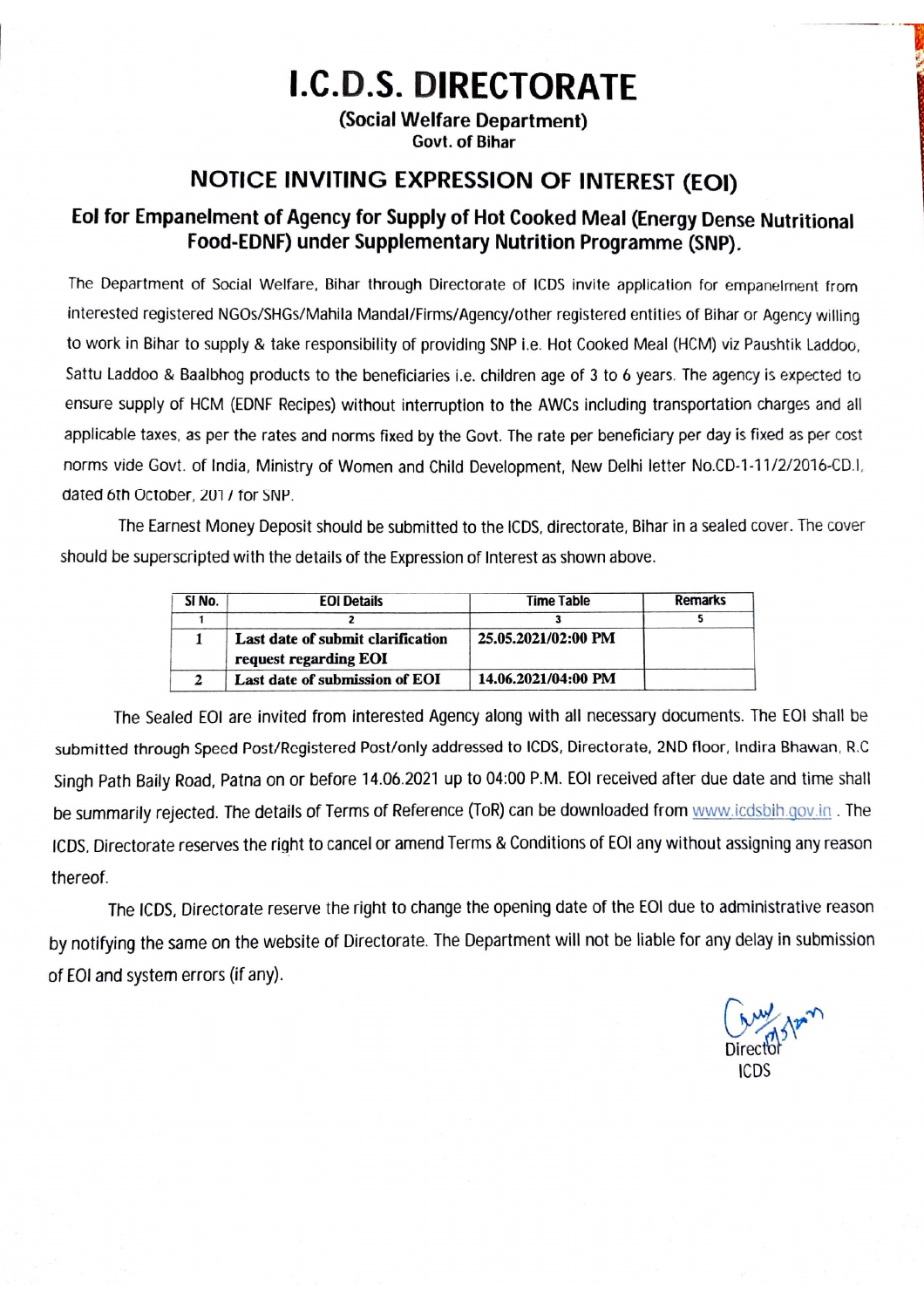# **I.C.D.S. DIRECTORATE**

**(Social Welfare Department) Govt. of Bihar**

# **NOTICE INVITING EXPRESSION OF INTEREST (EOI)**

# **EoI for Empanelment of Agency for Supply of Hot Cooked Meal (Energy Dense Nutritional Food-EDNF) under Supplementary Nutrition Programme (SNP).**

The Directorate of Integrated Child Development Services is primarily concerned with the implementation of schemes related to children of the age group of 0-6 years, drop out adolescent girls and pregnant and lactating women. In addition to these initiatives, the Directorate is concerned with the relevant policies, legislations, budget, training requirements, monitoring, evaluation and supervision of programmes concerning early childhood care and nutrition.

The Department is headed by Secretary incharge. The Directorate of Integrated Child Development Services (ICDS) is headed by Director, who is supported by a multi-tier staff structure comprising Joint Directors, Deputy Directors and Assistant Directors at the State level. At the District level, the District Programme Officer executes the programmes through Child Development Project Officers (CDPOs) who is in charge of the ICDS Projects at the Block Level. At the ward level, there are Anganwadi Workers and Helper & Supervised by a Lady Supervisor for each sector.

# **Objectives**

- To improve the nutritional and health status of children in the age group 0-6 years.
- $\blacktriangledown$  To lay the foundations for proper psychological, physical and social development of the child.
- $\blacktriangleright$  To reduce the incidence of mortality, morbidity, malnutrition among children.
- $\blacktriangleright$  To achieve effective co-ordination of policy and implementation among targeted beneficiaries.
- To enhance the capability of the mother to look after the normal health and nutrition needs through nutrition and health education.

# **Six Services Provided by Anganwadi Centers in the State.**

- Supplementary Nutrition.
- Pre-school education.
- $\blacktriangleright$  Immunization.
- $\blacktriangleright$  Health checkup.
- Referral services.
- $\blacktriangleright$  Health and Nutrition education.

#### **Scope of Work:**

The Department of Social Welfare, Bihar through Directorate of ICDS invite application for empanelment from interested registered NGOs/SHGs/Mahila Mandal/other registered entities of Bihar or Agency willing to work in Bihar to supply & take responsibility of providing SNP i.e. Hot Cooked Meal (HCM) viz Paushtik Laddoo, Sattu Laddoo & Balbhog mix products to the beneficiaries i.e. children up to the age of 3 to 6 years only. The agency is expected to ensure supply of HCM (EDNF Recipes) without interruption to the AWCs including transportation charges and all applicable taxes, as per the following rates and norms fixed by the Govt.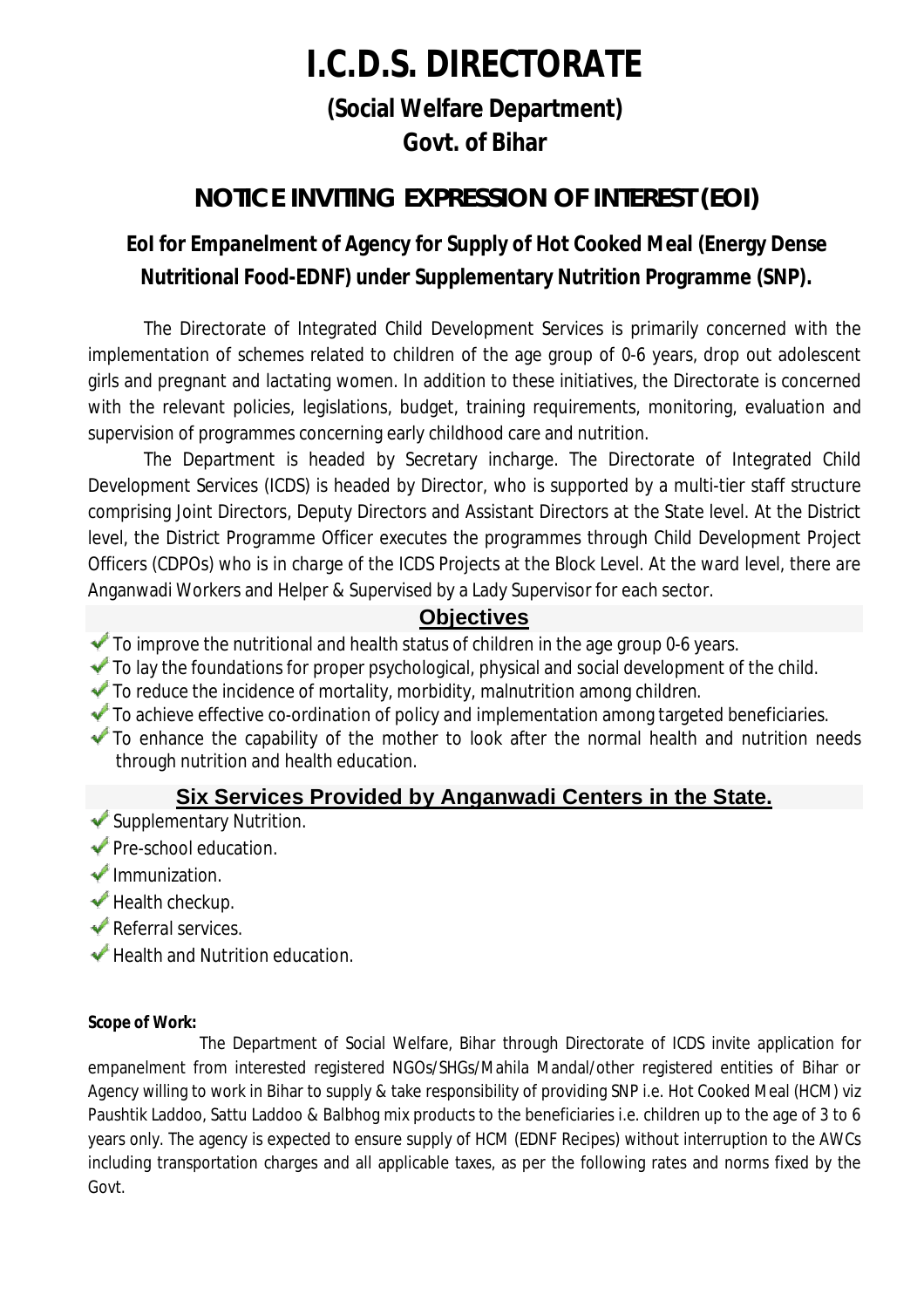|                  |                                                             | Requirement                                                                | <b>Remarks</b>          |                       |  |
|------------------|-------------------------------------------------------------|----------------------------------------------------------------------------|-------------------------|-----------------------|--|
| <b>SL</b><br>No. | <b>CATEGORY OF BENEFICIARIES</b>                            | <b>Max. PERMISSABLE</b><br><b>EXPENDITURE PER</b><br>CAPITA PER Day (RS) * | <b>Energy</b><br>(Kcal) | <b>PROTEIN</b><br>(g) |  |
|                  |                                                             |                                                                            |                         |                       |  |
|                  | 3 to 6 years (severely acute malnutrition-<br>SAM) children | 12.00                                                                      | 800                     | $20 - 25$             |  |
| າ                | 3 to 6 years (normal) Children                              | 08.00                                                                      | 500                     | $12 - 15$             |  |
|                  | * 25 Days per month of a Year                               |                                                                            |                         |                       |  |

# **The HCM (EDNF Recipes) shall consist of following items:-**

# **(I) Paushtik Laddoo**

### **Ingredients and Amount: Nutritional Value:**

| <b>S.No.</b>   | <b>Ingredients</b>           | Amount $(g)$ |
|----------------|------------------------------|--------------|
|                | Whole wheat Flour            | 85           |
| 2              | Green gram Daal              | 45           |
| 3              | Peanuts                      | 85           |
| $\overline{4}$ | Ragi                         | 21           |
| 5              | Jaggery                      | 128          |
| 6              | Parboiled Rice               | 21           |
| 7              | Gingelly Seeds/<br>Til Seeds | 9            |
| 8              | Milk Powder                  | 85           |
| 9              | Ghee/Refined oil etc.        | 21           |

| S.No. | <b>Ingredients</b> | Amount $(g)$ | <b>Nutrient</b>      | <b>Nuritional Value/100g</b> |
|-------|--------------------|--------------|----------------------|------------------------------|
|       | Whole wheat Flour  | 85           | Protein $(g)$        | 13.89                        |
|       | Green gram Daal    | 45           | Energy (Kcal)        | 444.83                       |
|       | Peanuts            |              | Calcium (mg)         | 252.78                       |
|       | Ragi               |              | $\Gamma$ Iron $(mg)$ | 2.75                         |

# **(II) Sattu Laddoo**

### **Ingredients and Amount: Nutritional Value:**

| S.No. | <b>Ingredients</b>    | Amount $(g)$ |
|-------|-----------------------|--------------|
|       | Sattu                 | 240          |
|       | Peanut                | 95           |
|       | Jaggery               | 140          |
|       | Ghee/Refined oil etc. | 25           |

# **(III) Baalbhog**

#### **Ingredients and Amount: Nutritional Value:**

| S.No. | <b>Ingredients</b>     | Amount $(500g)$  | <b>Nutrient</b> | <b>Nuritional Value/100g</b> |
|-------|------------------------|------------------|-----------------|------------------------------|
|       | Wheat                  | 360              | Protein $(g)$   | $14-16$                      |
|       | Rice                   | 65               | Energy (Kcal)   | 410                          |
|       | Mung dal               | 20               | Calcium (mg)    | 335                          |
|       | Premix micro nutrients | As per standards | Iron $(mg)$     | 13                           |
|       | Sugar etc.             | 55               |                 |                              |

#### **2 2 2 2 2 2 436.57**  $\text{Calcium (mg)}$  65.14

| <b>Nutrient</b> | <b>Nuritional Value/100g</b> |
|-----------------|------------------------------|
| Protein $(g)$   | 14-16                        |
| Energy (Kcal)   | 410                          |
| Calcium (mg)    | 335                          |
| Iron $(mg)$     | 13                           |

**S.No. Ingredients Amount (g) Nutrient Nuritional Value/100g**

### **1. Eligibility Criteria: -**

The applicants must fulfill the following eligibility conditions and submit documentary evidences in support of fulfilling the conditions while submitting the application.

- **I.** The firm should be registered in India under Companies Act/ Partnership Firm/society/Sole-proprietorship firm or any other registered body having valid registration certificate.
- **II.** Organization must be in existence for a minimum period of three years on the date of publication of this EOI.
- **III.** The firm shall have its own manufacturing unit of HCM (EDNF Recipes) or shall have minimum three years experience of supplying to any govt. agency/PSU/Corporation etc.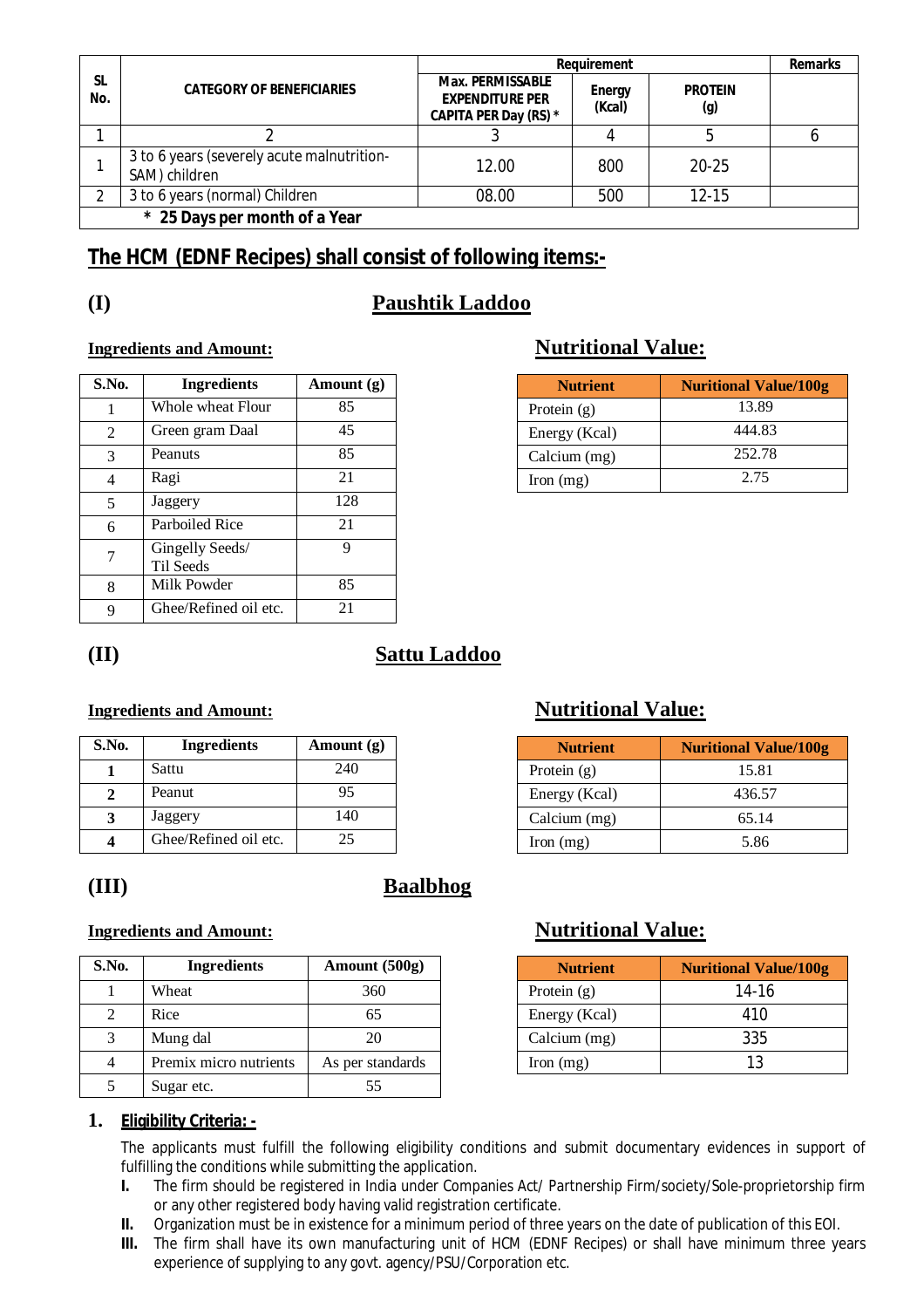- **IV.** The firm shall have valid GST registration issued by concerned authorities.
- **V.** The food Recipes manufacturer should possess a valid FSSAI license and comply with Hygiene requirements of FSSAI/ISO etc.
- **VI.** The firm should have a properly constituted Managing /Governing Body with its power and duties clearly defined in its constitution.
- **VII.** The firm is capable of supplying HCM (EDNF Recipes) at least for sixty days from its own resources.
- **VIII.** The firm should have financial and technical capacity to prepare, pack and supply the HCM (EDNF Recipes) to all AWCs.
- **IX.** The plant should be semi-auto mated in nature for preparation of HCM (EDNF Recipes).
- **X.** Agency blacklisted by any Govt. Department/Autonomous organization/ corporation in and/or outside Bihar will not be eligible for applying in the EOI.

#### **2. Certified Documents to be furnished along with EoI:-**

- **I.** Copy of Incorporation certificate/Firm Registration Certificate/etc.
- **II.** The copy of audited balance Sheet and profit/loss statement of past three years duly certified by Chartered Accountant (Statutory Auditor).
- **III.** Firm shall submit attested copies of the Income Tax returns of last three years or from the establishment of the plant duly certified with a copy of a PAN card attested by authorized signatory.
- **IV.** Attested copy of Certificate of registration under GST Act as applicable shall be submitted.
- **V.** The Agency shall submit a valid license from FSSAI, as applicable.
- **VI.** The Agency should submit an affidavit on Rs 100 Non-Judicial stamp paper and attested by the Notary.
	- i). Not having been prosecuted for violation rules/law under Essential Commodities Act or any such others law there under in any court of law.
	- ii). Not having been black listed by any organization or Government for non- performance of contractual obligation or for any other purpose.
- **VII.** In case of partnership firm or Co-operative or Corporate or NGOs the agency should furnish a copy of the partnership deed or bye law or memorandum as the case may be. In case of partnership firms the share holding pattern should be duly certified by the Chartered Accountant along with details of name, age, education and experience of the partners. In case of Co operative/ corporate/NGO body copy of letter of authorization to the Chief Executive or the authorized person to participate in the process should be furnished.
- **VIII.** To submit the address proof of the authorized signatory viz Telephone bill/copy of pass port/ voter ID proof along with the application. The address proof in respect of the firm shall be either certificate of registration or certificate of incorporation issued by the concerned authority.
- **IX.** The agency to submit the Bank account details of firm along with IFSC code, Branch details, address shall be furnished in the letterhead of the firm.
- **X.** The agency shall submit necessary documents in support of the past experience claimed by them.

#### **3. Other Terms & Conditions**

- **I.** The interested bidder need to submit EMD of Rs 5 (five) lakhs (Rupees five lakhs) as demand draft drawn in favour of 'Director ICDS, payable at Patna along with the documents. The EMD of unsuccessful agency shall be refunded within 15 days of finalization of the empanelment process.
- **II.** The successful bidder upon receipt of communication regarding acceptance for empanelment under ICDS Directorate shall have to submit performance security in shape of Bank Guarantee for an amount equivalent to @3% (Three per cent) of the Work Order value.
- **III.** The agency once empanelled & approved by the ICDS Directorate will be communicated by e-mail. However the ICDS Directorate reserves the right, without giving any reason, to accept or to reject all or any agency.
- **4. Due date and time:**-EOI in a sealed cover along with all necessary documents should reach in the office of ICDS, Directorate, 2<sup>ND</sup> floor, Indira Bhawan, R.C Singh Path Baily Road, Patna on or before 14.06.2021 up to 4 P.M. EOI received after due date and time shall be summarily rejected.
- **5. Amendment of the Expression of Interest: -** At any time, prior to the last date of submission of EOI, **ICDS, Directorate** reserve the right to amend the terms and conditions of the EOI. The amendment will be displayed on the website www.icdsbih.gov.in of **ICDS, Directorate**. In order to give prospective applicants reasonable time, the **ICDS, Directorate** may, at its discretion, extend the last date for the submission of EOI.
- **6.** Process of Agency selection for empanelment :- The selection process would involve short listing of eligible applicants on the basis of evaluation of submitted documents. The detailed write up of their proposal and location of the existing/proposed Branches/Office also need to be submitted. There are 544 projects in ICDS, Directorate, Bihar The preference may be given for the district in which Branch is located or nearby District. The short listing of the agency will be followed by a presentation before the department committee on the date(s) to be intimated later. The applicant need to the submit there district(s) as preference for supply of HCM (EDNF Recipes).

#### **(Note- Interested Agency may raise their queries through e-Mail ID- icdspro@gmail.com & dir.icds-bih@nic.in on or before 25 May 2021, reply of which will be communicated via return mail.)**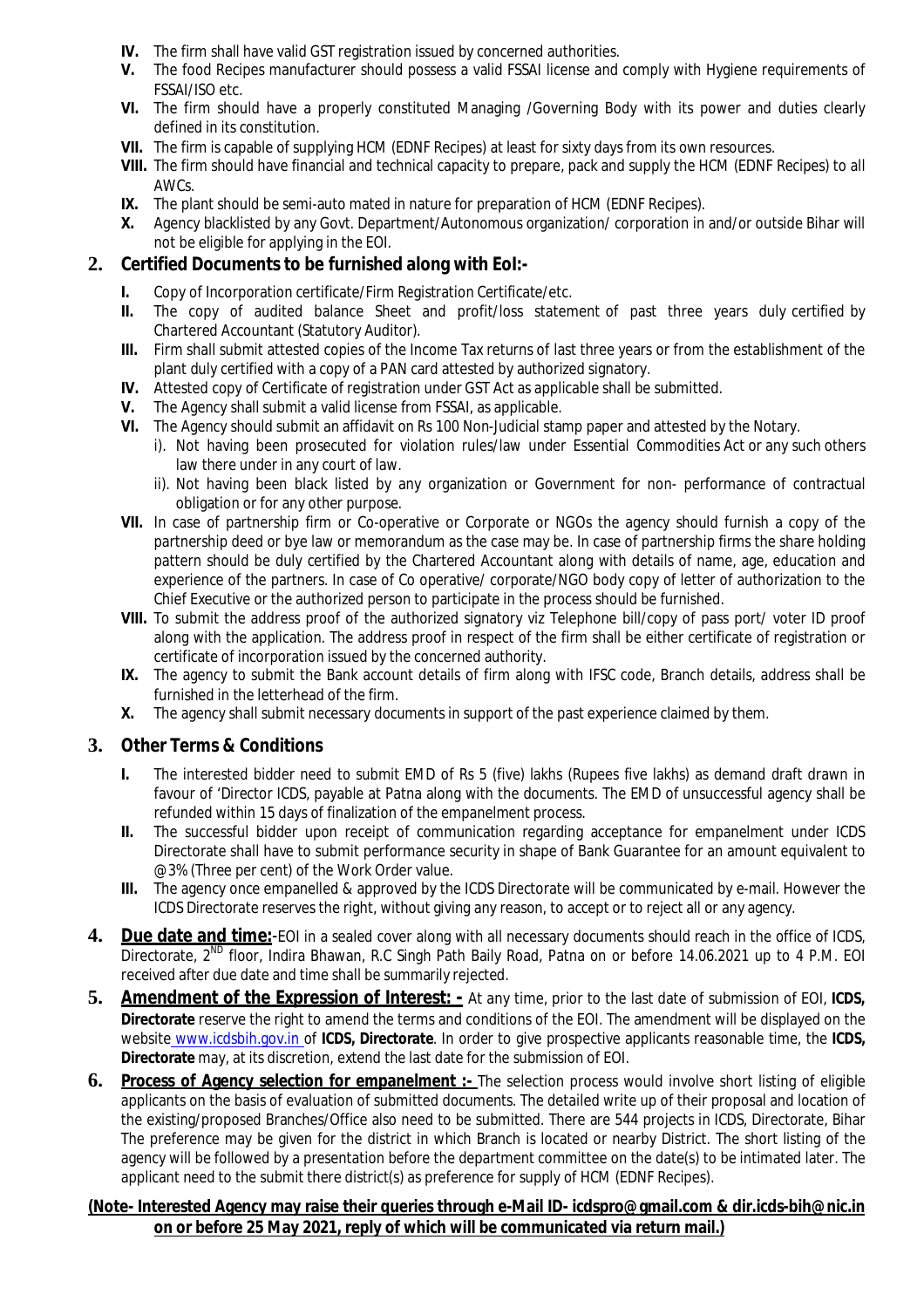### **7. General Terms and Conditions of EOI**

- **1.** The empanelled agency-
	- (a) Will not discriminate in any manner on the basis of religion, caste or creed, and should not use the program for propagation of any religious practice or ideology.
	- (b) Shall undertake to supply material at approved rate only.
	- (c) Will not entrust/ sub-contract the program to any other organization/agency.
	- (d) Will submit the names of all office bearers involved in the establishment and management of such organizations along with their roles and responsibilities in the organization. If any of the office bearers holds a public office, then details of that office also have to be mentioned specifically.
	- (e) Will sign a contract/MOU with the concerned District Programe Officer (DPOs) before any work order is assigned to the organization.
- **2.** Initially work will be allotted for supply of HCM (EDNF Recipes) for six months, it can be further extended with the mutual consent and need by the concerned DPOs.
- **3.** The tentative monthly requirements of HCM (EDNF Recipes) is approx 11397.00 MT including all three recipes. The requirement of HCM (ENDF Recipes) may vary with AWCs beneficiaries.
- **4.** The firm will submit monthly statement of accounts of HCM (EDNF) actually supplied to the AWCs to concern CDPOs, who shall process the same and shall arrange for payment promptly. No payment shall be made for defective or poor quality supply.
- **5.** The firm shall comply with the orders/guidelines/Instructions issued from time to time by Directorate or Govt. of India or any other agency/ state/ organization duly authorized.
- **6.** All statutory licenses/ permission/ NOC will be complied and shall be obtained by the agency itself.
- **7.** Raw materials used for preparing HCM (EDNF Recipes) shall be of high standard quality having ISI/FPO/ Agmark certificate wherever applicable.
- **8.** The HCM (EDNF Recipes) Recipes packing material should be as per norms and Packed in 500 gm per packet.
- **9.** The firm shall maintain and operate transport means/vehicles required for transportation of HCM (EDNF Recipes) at its own cost and risk and shall use clean, hygienic separate closed and secured /sealed container for transportation. The containers shall be sealed before DPO/CDPO/ authorized representative. The packet should be transported and served in a proper hygienic conditions and the quality of the HCM (EDNF Recipes) so supplied to the AWCS Beneficiaries should be fresh.
- **10.** The organization shall invest from its own funds for entire infrastructure, buildings, cooking machinery, vehicles etc. for transporting the HCM (EDNF Recipes) material up to AWCs.
- **11.** The distribution of the HCM (EDNF Recipes) upto the AWCs shall be the responsibility to the Agency.
- **12.** DPOs ICDS of concern District should place the supply order before 60 Days in advance to the empanelment Agency and the Agency must supply the HCM (EDNF Recipes) by 1st week of concerned month.
- **13.** The firm will submit the monthly bill to concern CDPOs for payment and the payment will be done by concern Project CDPOs within 7 days of receipt of bills on actual supply basis.
- **14.** Concerned DPO will have a right to change the quantity of HCM (EDNF Recipes) on the basis of performance or in the interest of requirement, at any point of time of the operation of the agreement from any of the empanelled agency. In case, more than one agency is empanelled for a district, the DPOs at its discretion can place supply order to agency or more than one agency.
- **15.** The ICDS functionaries shall have full rights to get the ingredients tested any number of times, through food testing lab or any other authorized laboratory, at the time of cooking, during transportation or at AWCs. In case deviation is found more than 5% in the specification, the organizations shall not be paid towards such supply. The testing fee of the sample shall be borne by the Department.
- **16.** If the quality of supply is found defective in any manner ICDS functionaries shall have the right to refuse to take the supply and to return the whole or part of the defective HCM (EDNF Recipes) supplied to AWCs as the occasion may arise and impose suitable penalty or may cancel the agreement forthwith.
- **17.** If the firm fails to supply HCM (EDNF) packets on a particular day(s) or fails to replace the defective supply of cooked food in time, suitable penalty @ 0.5 % of such value will be imposed.
- **18.** The delivery of packets will be made as per the schedule provided by the DPO/CDPO. In case the packets received by the concerned AWCs is found to be defective/sub standard, it shall be refused and supply shall be lifted by the organization from the AWCs at its own risk and cost.
- **19.** The firm shall be required to make the supply regularly. In case of non-supply, irregular or late supply, the ICDS functionaries shall have liberty to cancel the work order and may allot the work to any other empanelled organizations. The performance security deposited by the organization can be forfeited in such cases.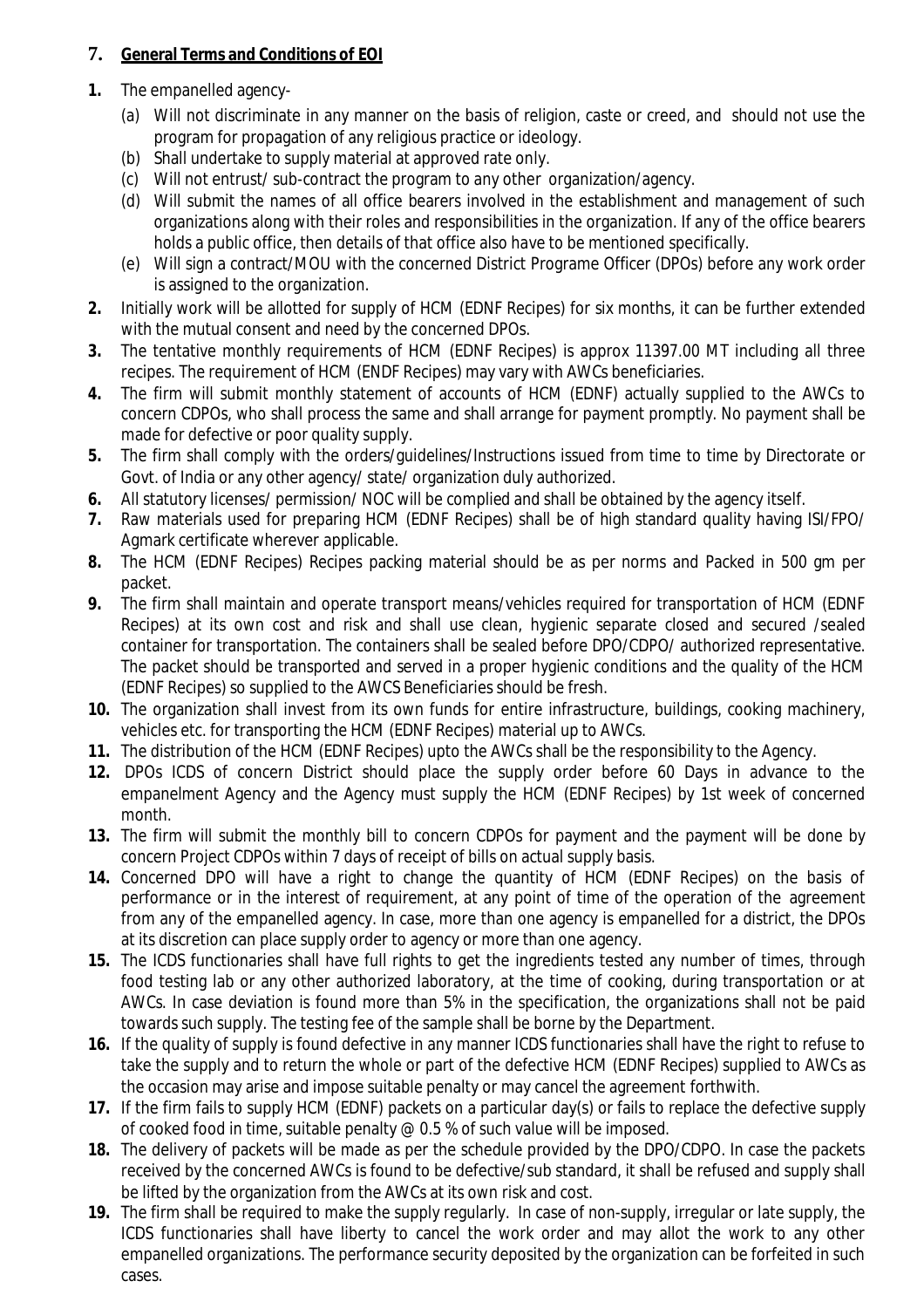- **20.** To ensure maintenance of Health Standard, hygienic standards of cooking, the inspection of the cooking places, premises may be entrusted to any third independent agency, so decided by the Department. The report of the third party evaluating the agency in respect of the cooking place, transportation, distribution of food etc. shall be binding on the empanelled Agency.
- **21.** Health & Hygiene standard should be as per NFSA Act 2013.
- **22.** Any representative of the Department or ICDS Directorate may visit storage/Cooking site with/ without notice at any time and organization shall extend full cooperation during inspection.
- **23.** The firm used potable water at the establishment/cooking place.
- **24.** The firm shall take all the precautions while preparing, handling & transporting HCM (EDNF Recipes) to the AWCs from the place of preparation/cooking and its distribution amongst AWCs.
- **25.** In case of any mishap/incidence to any AWCs beneficiaries falling ill after consuming the food supplied by the Agency, immediate interim relief/ monetary assistance will be provided by empanelment agency for the treatment of the beneficiaries in consultation with CDPOs. The Agency may also be liable to pay compensation to the beneficiaries, decided by the Department.
- **26.** The Department shall have the right to change/modify any clause/provision if it is Required in the interested of Department/ beneficiaries.
- **27.** The firm shall maintain the infrastructure of the semi automated cooking place at its own cost as per the prescribed standards.
- **28.** If at any stage, it is found that documents submitted by the organization were/are fake the Department reserve the right to stop the payment due, forfeit the Bank Guarantee/Performance Security and cancel the work order.
- **29.** The firm shall deposit BG/PS @3% of order value at the time of signing of MOU/Agreement through fixed deposit in the joint name of the DPO/CDPO/authorized representative. This amount shall be refundable after successful completion of the work.
- **30.** The firm shall provide a copy of ESI & PF registration certificate, where applicable, to concern DPOs at the time of signing of MOU/Agreement and shall be solely responsible for statutory liability arising out of the employment of the staff by the organization. The staff so employed will not be treated as Govt. employee at any point of time or purpose.
- **31.** The concealment/wrong information may result into disqualification for empanelment of Agency.
- **32.** During the agreement period the firm shall comply with the instructions/guidelines issued by Department any change in ingredients /package size and brand name of the products which may require modification due to the change in Govt. policy, the same could be resolved by mutual consent by the both parties.
- **33.** I.C.D.S. Patna reserves the right to revise the HCM (EDNF Recipes) menu or add some flavor in Recipes as per AWCs beneficiaries requirement.
- **34.** I.C.D.S. Patna reserves the right to reject or revised the EOI or part of the EOI without assigning any reason at any stage.
- **35.** In case of any dispute, the jurisdiction shall be High Court, Patna only.
- **36.** In case of any dispute or differences arising on terms and conditions, the same shall be settled by ICDS, Directorate, Patna.

#### **All above terms and conditions accepted**

# **(Signature of the Authorized Representative with seal)**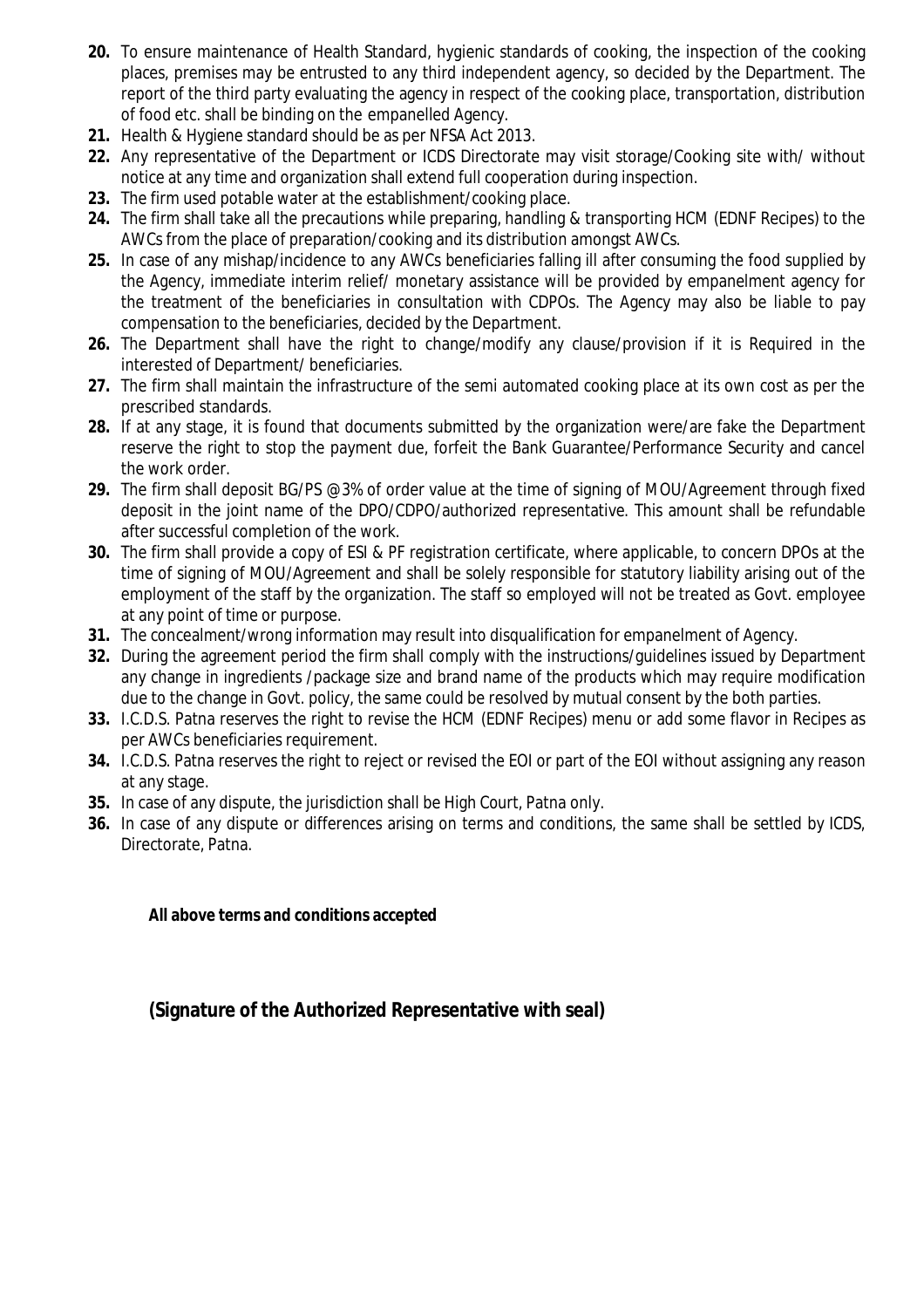#### Annexure-I

| <b>Particulars</b>                                | <b>Details to be Furnished</b> |
|---------------------------------------------------|--------------------------------|
| 1. Name of the Firm                               |                                |
| 2. A Office Address of the Firm                   |                                |
| Telephone No.                                     |                                |
| Mobile No.                                        |                                |
| e-mail                                            |                                |
| website                                           |                                |
| <b>B. Factory Address</b>                         |                                |
| Telephone                                         |                                |
| Mobile No.                                        |                                |
| e-mail                                            |                                |
| website                                           |                                |
| 3. Permanent Account Number (PAN No)              |                                |
| 4. GSTIN No. & date                               |                                |
| 5. If Partnership firm                            |                                |
| a) Name & Address of all Partners                 |                                |
| b) If Registered under Companies Act, Name of     |                                |
| the Chairman and Managing Director with full      |                                |
| address                                           |                                |
| c) Name & Address of Proprietor if Proprietor     |                                |
| concern                                           |                                |
| 6. EMD Details                                    |                                |
| 7. Year of Establishment of the firm/Company      |                                |
| 8. Annual Turnover of the last three years        |                                |
| 9. Name of the Authorized signatory (a copy of    |                                |
| the authorization to be enclosed wherever         |                                |
| necessary)                                        |                                |
| 10. Current capacity of the Firm to Manufacture & |                                |
| supply of food. (Per Day in 'K.G')                |                                |
| 11. Preference of District(s).                    |                                |

#### APPLICATION FOR EMPANALEMENT OF SUPPLY OF HCM (EDNF Recipes)

I hereby agree to abide by the Terms of Reference (ToR) of the Express of Interest (EoI) document stipulated for submission for supply of HCM (EDNF Recipes). The duly signed Terms of Reference (ToR) of the Express of Interest (EoI) document is enclosed to this application along with relevant documents.

Date:

Place

Signature of the Authorized Representative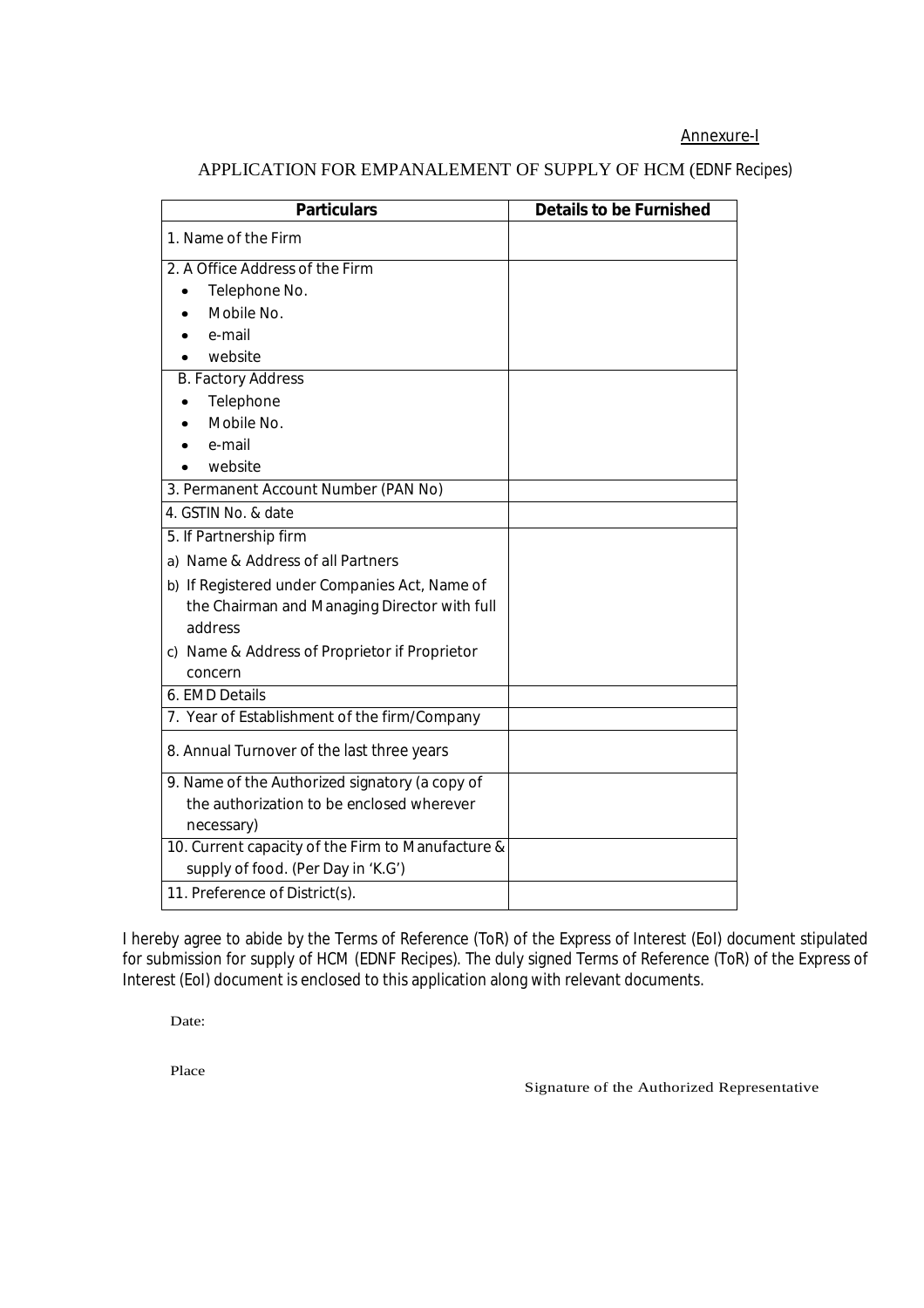# **EoI Eligibility Criteria for Agency Empanelment**

#### Annexure-II

| SL No.       | Criteria                                                                      | <b>Details Given</b> | Remarks |
|--------------|-------------------------------------------------------------------------------|----------------------|---------|
|              | $\mathfrak{p}$                                                                | 3                    |         |
|              | Past experience of the firm with<br>similar requirements                      |                      |         |
| $\mathbf{2}$ | Turnover of the last three years                                              |                      |         |
| 3            | Qualification accreditation,<br>licensing requirements from<br>FSSAI/ISO, etc |                      |         |
| 4            | Qualifying all other terms of<br>condition of EOI documents                   |                      |         |

Signature of the Authorized Representative